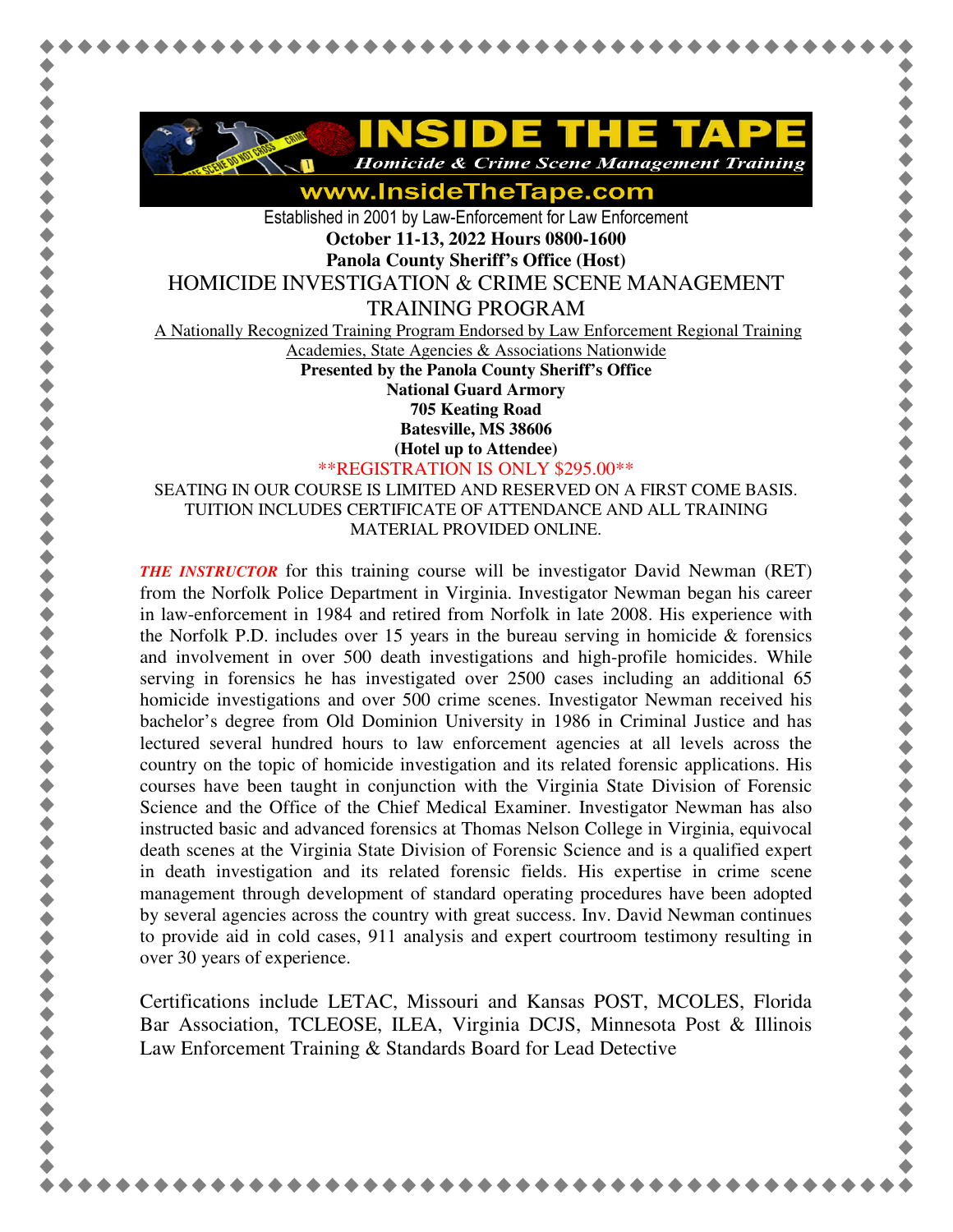## **COURSE TOPICS** ARE TO INCLUDE:

\*Development of Standard Operating Procedures Regarding the Suspicious Death Scene

\*Defining and Explaining the Various Levels of Association that Exist Between the Homicide Victim and Offender (Pyramid of Association) (Solvability Factors)

\*Initial Scene Responsibilities Covering Boundaries, Canvassing (Data Collection) & Immediate Leads (Sources)

\*Proper Crime Scene Protocol as it Relates to Death Investigation & Homicide

\*Cold Case Investigation Strategies & Review of Solvability Factors (Case Objectives) \*Cold Case Reviews

\*Evaluation of the 911 Call During the Active Phase through Case Reviews

\*Sources of Crime Scene Contamination & Prevention (Assessment Accountability)

\*Categories of Circumstantial Evidence and Recognition of Contamination

\*Victimology and Immediate Lead Indicators (High Vs. Low Risk)

\*Medical-Legal Death Investigation (Victim I.D. / Time of Death / Injury Recognition) \*Primary & Secondary Crime Scenes (Proper Definition)

\*Crime Scene Sequence Event Determination – Model Employing Scientific Method \*Crime Scene Evaluation (Execution of the Walk-thru)

\*Crime Scene Indicators Related to Motive, Manner of Death & Method of Operation

\*DNA Review and Touch Evidence (Familial DNA & Phenotyping) (Genealogy)

\*Specific Types of Crime Scenes & Related Forensic Disciplines

\*Case Review (To Change Each Course)

\*Suicide and Equivocal Death Scene Investigation – Analysis of Equivocal Death

\*SIDS Review and Infant Homicide Scene

Inside the Tape has been committed to providing quality training to law-enforcement agencies since 2001 without raising tuition rates or cancelling classes. We have added more in-depth topics and several new case reviews to our program which continues to receive high marks from law enforcement at all levels across the country and has been used as a model for homicide scene management by agencies such as the Cincinnati, Austin, Detroit, Atlanta and St Paul Police in Minnesota. Several agencies contract our program out for in-service training and have implemented our methodologies and crime scene management principles with great success resulting in higher clearance and conviction rates. Our courses have also been certified by the Illinois Law Enforcement Training and Standards Board by the Law and Justice Commission as required training to serve as a lead detective in the state.

REGISTER ONLINE AT WWW.INSIDETHETAPE.COM

Simply go to the calendar page and click the on-line registration link for the Panola County Course. Print out the registration form and complete including method of payment. Fax the registration to 1-866-529-6152. You will receive a confirmation within 24 hours and a receipt if paying by credit card. Once payment is made refunds are not issued but credits are given for any future training course offered in the U.S.

INVESTIGATOR DAVID NEWMAN (RET) NORFOLK POLICE DEPARTMENT HOMICIDE & FORENSIC SECTION

INSIDETHETAPE@COX.NET WWW.INSIDETHETAPE.COM **Phone:** (757) 748-1991 **Fax:** (866) 529-6152 **Toll Free: (800) 297-6007**